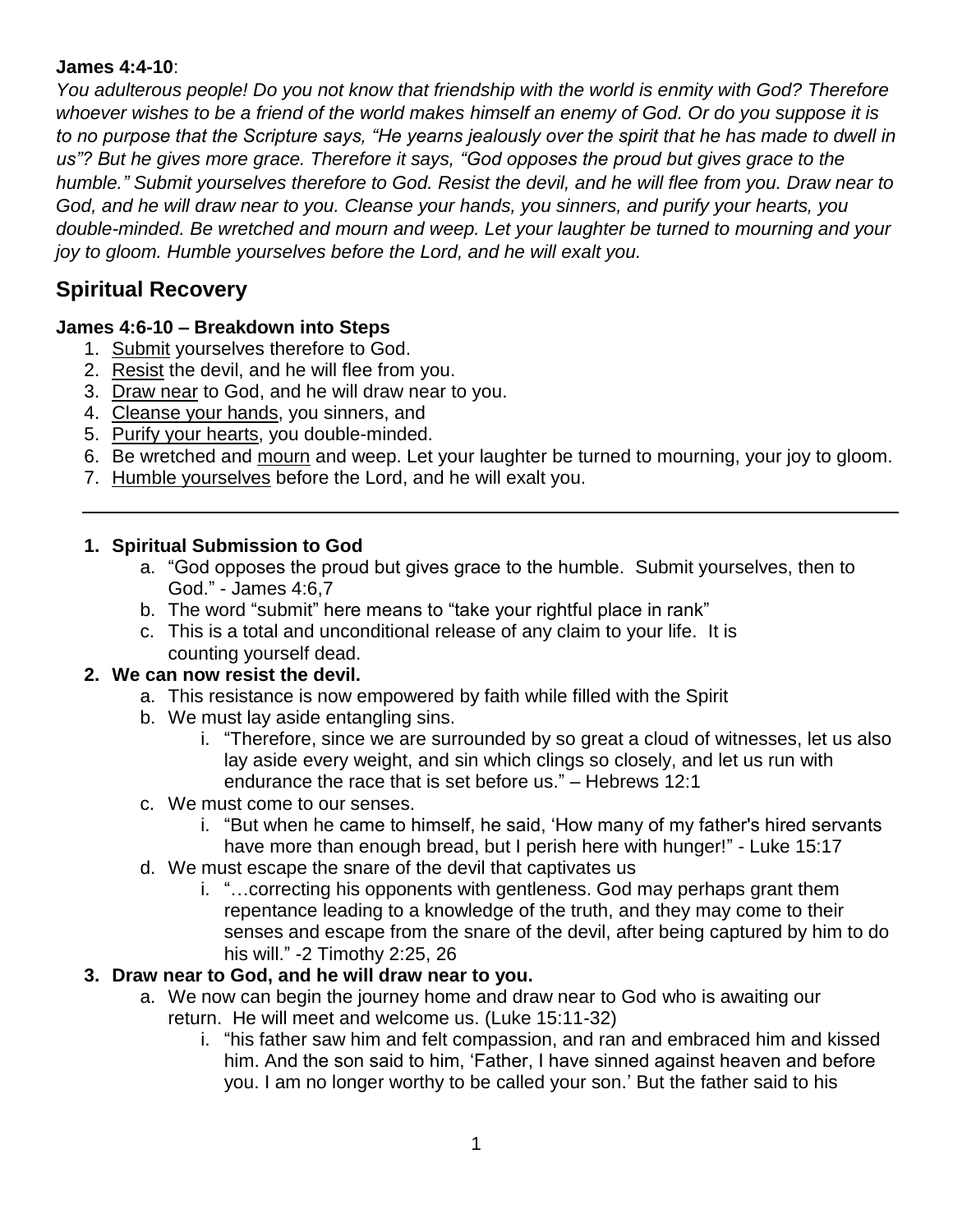servants, 'Bring quickly the best robe, and put it on him, and put a ring on his hand, and shoes on his feet." – Luke 15:20-22

- b. Begin to apply 2 Peter  $1:5-7$ 
	- i. "For this very reason, make every effort to supplement your faith with virtue, and virtue with knowledge, and knowledge with self-control, and self-control with steadfastness, and steadfastness with godliness, and godliness with brotherly affection, and brotherly affection with love."

## **4. Cleanse your hands, you sinners**

a. Recovery demands correction of habits and actions

## **5. Purify your hearts, you double-minded**

- a. "If we confess our sins, he is faithful and just and will forgive us our sins and purify us from all unrighteousness." 1 John 1:9
- b. "purify" is "to wash." This requires confession of deeds done.
- c. Our actions are washed in applying the word (Ephesians 5:26)
	- i. "Christ loved the church and gave himself up for her, that he might sanctify her, having cleansed her by the washing of water with the word, so that he might present the church to himself in splendor, without spot or wrinkle or any such thing, that she might be holy and without blemish." – Ephesians 5:25-27
- d. There must also be the purification of double minded attitudes.
	- i. This "double-mindedness" (James 1:8) is a wavering between God's will and our own will.
	- ii. "For that person must not suppose that he will receive anything from the Lord; he is a double-minded man, unstable in all his ways." – James 1:7-8
- e. God's will must take precedence over our will.
	- i. Matt. 26:39 "going a little farther he fell on his face and prayed, saying, "My Father, if it be possible, let this cup pass from me; nevertheless, not as I will, but as you will."
	- ii. James 4:13-15 "What is your life? For you are a mist that appears for a little time and then vanishes. Instead you ought to say, "If the Lord wills, we will live and do this or that."
	- iii. Isaiah 14:12-15 describes Satan's fall, Satan's attitude, and the spirit of this age:
		- 1. ""How you are fallen from heaven,
			- O Day Star, son of Dawn!
			- How you are cut down to the ground,
			- you who laid the nations low!
			- **<sup>13</sup>** You said in your heart,
				- 'I will ascend to heaven;
			- above the stars of God

I will set my throne on high;

I will sit on the mount of assembly

in the far reaches of the north;<sup>[\[a\]](https://www.biblegateway.com/passage/?search=Isaiah+14%3A12-15&version=ESV#fen-ESV-17942a)</sup>

**<sup>14</sup>** I will ascend above the heights of the clouds;

I will make myself like the Most High.'

**<sup>15</sup>** *But you are brought down to Sheol*,

to the far reaches of the pit.

- f. For revival this decision must take place as Elijah challenged his generation in 1 Kings 18:21.
	- i. "Elijah came near to all the people and said, 'How long will you go limping between two different opinions? If the Lord is God, follow him; but if Baal, then follow him.' And the people did not answer him a word."